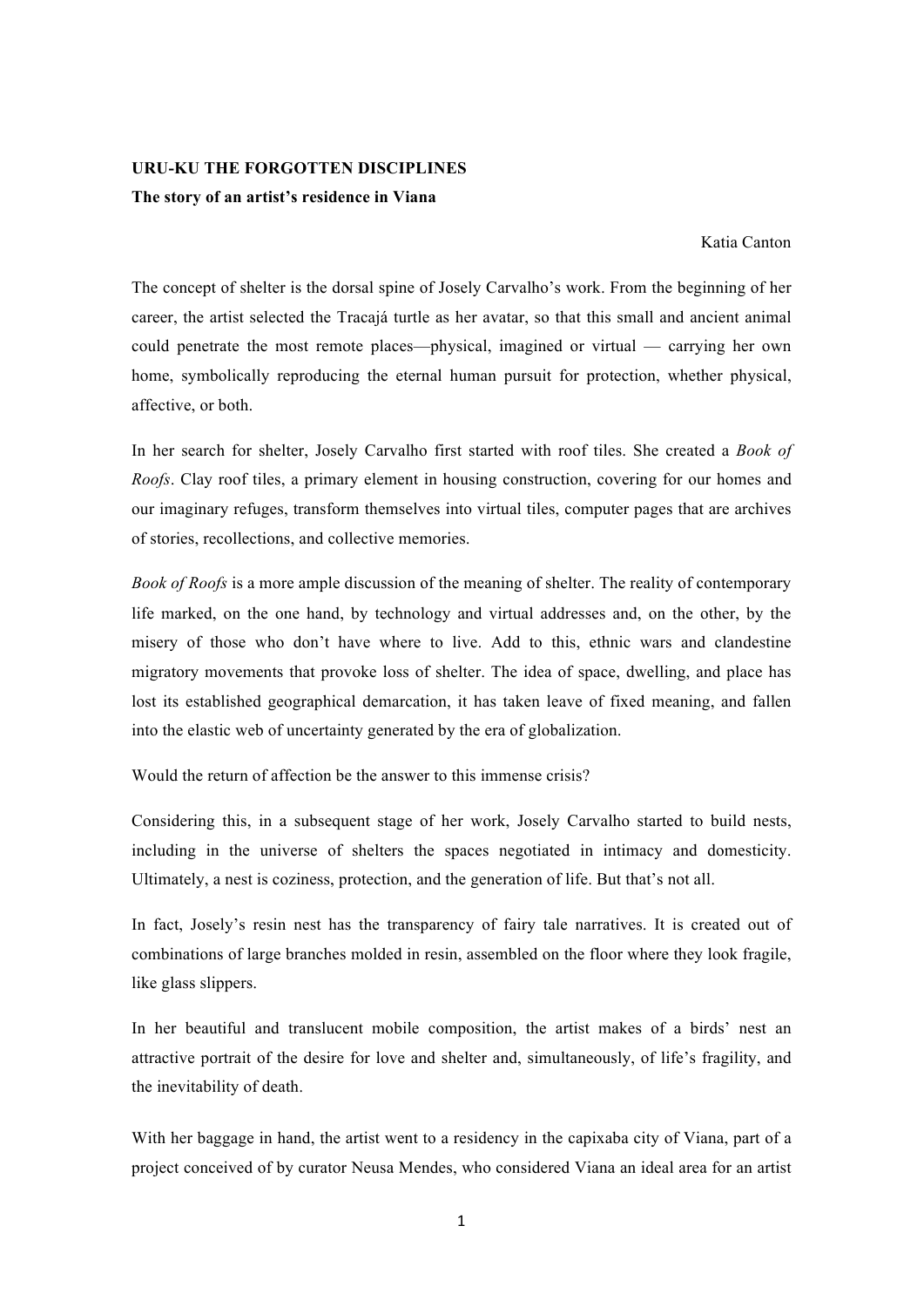residence because of its urban geography, composed of isolated neighborhoods divided by a roadway.

By this time, Josely had already started her Internet project *Diary of Smells*. A quest for the olfactory seemed the natural next step for this persistent researcher of affections, shelters, and intimacies.

From the body of the Tracajá turtle, as an organic refuge, to shelters covered by clay roof tiles, Internet pages, and building of nests, the artist now pursues the smells that shelters us, that grant us stablility, memories, histories, comfort or repulsion, and in the end, give us life.

Thus, in answer to the question proposed by the residency, "*Does art have a place in a town?"* artist Josely Carvalho posed another question: "*What are the smells that bring the memories of a town?"*

Precisely with this final question, she created a journey of a few months time, determined by two stays in the beautiful Casarão Art Gallery, a vibrant story of changes and exchanges with the population from Viana.

The choice of olfaction is linked to an option for subtlety. There is also at play an attitude of release and surrender; after all, in our society of the spectacle, the visual produces ever more gigantic waves of images that crash down on us like tsunamis; and, sound imposes itself as a complement to the imagistic, taking shape as background in tune with the virtual world of machines that give the cards to the world/game.

The olfactory is practically a forgotten discipline in a world that swallows time, overflows with images and sounds, turns everything high-speed and disposable and appears devoid of the subtle sensations that only aromas can make bloom.

It was precisely this challenge that the artist demanded of herself. In the first stage of her residency, Josely traveled within the city of Viana, over the course of a week, listening stories of strength and persistence from the Araçatiba quilombo (a settlement of freed slaves and their descendents) community. She tasted a *soteco*, a local fish & green plantain dish, smelled aromatic herbs, witnessed the traditional crafts art practices — sewing, embroidery, and textile making. She collected clippings of medicinal herbs inserting them in her diary and leaving it at the Casarão Art Gallery for the second stage of her residency as its leaves slowly dried in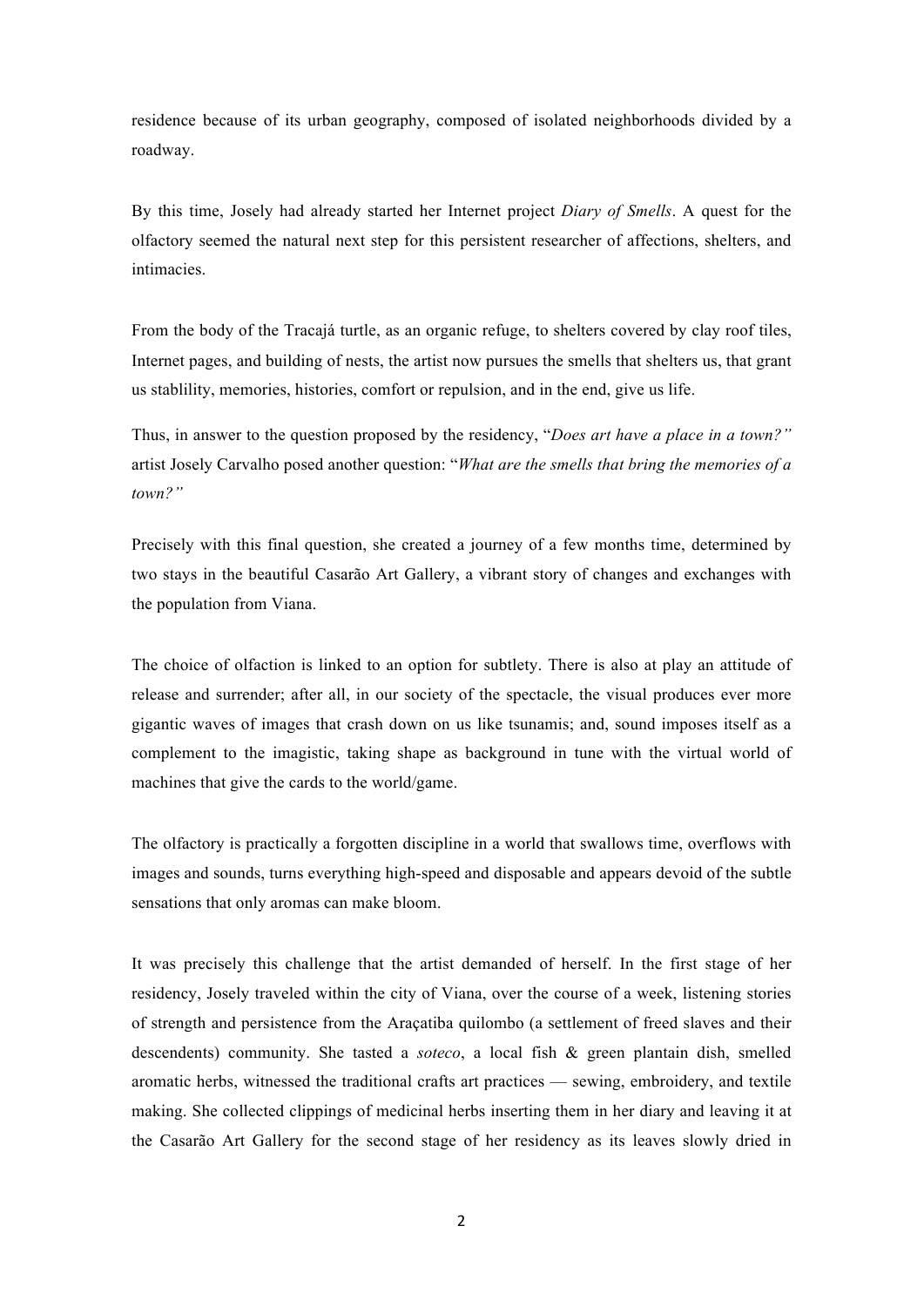between the pages. The concept was to catalog the herbs maintained by quilombo tradition and create an a posteriori, garden of medicinal herbs for town use.

In the meantime, a first miracle occurred: the book sprouted. A dried twig of *boldo*, an herb beneficial to the liver, decided to follow the light and was reborn, right there, squeezed tightly between pages.

Thus, inadvertently, it became the symbol of a half forgotten city, fragmented in forgotten memories, divided by disregarded geographies, torn by interstate BR 262. It emerged sovereign, beyond the forgotten, pale and dried out disciplines. It signaled the victory of new encounters.

And while the book was sprouting, the artist was creating a second, small miracle. The nest—a closed haven to guarantee intimacy and protection—opened. Josely Carvalho decided not to close the borders of this protected locale. In the interactions with the people who lived there, and who generously exchanged with the artist, Josely rendered herself to the opening.

She mixed up her sticks, made of branches soaked in glue and covered in *urucum* powder. *Urucum*, or *uru-ku*, as the Tupiguaranis indians call it, is a powder made from a seed that colors everything a hot orange; it is used in the seasoning of *moqueca* recipes, and an infinite number of other culinary recipes. For its smell and vibrant color, *urucum* has become one of the great metaphors of the *capixaba* presence in the visual and olfactory sensibility of the artist.

The open nest, a web of orange-red branches placed in the gallery space, marked by a large video projection on the wall, was released to new configurations and combinations.

The video, *I can't smell it*, had images of the artist combined with poetic evocations of symbolic animals: the Tracajá turtle, carrying its shelter on its back when traveling and representing the paths traced by the artist herself; the fish, alluding to the ocean and its depths; and the birds, free and fragile beings.

On the lower floor of the gallery, the sprouting book appears as a sculpture, surrounded by a series of photographs made by the artist, documenting details of pages, their tones, their nuances of light and shade.

In an adjacent room, an LCD showed the video, *Field Diary,* where the artist documented her week-long first residency, and included fragments of two videos made with a group of young